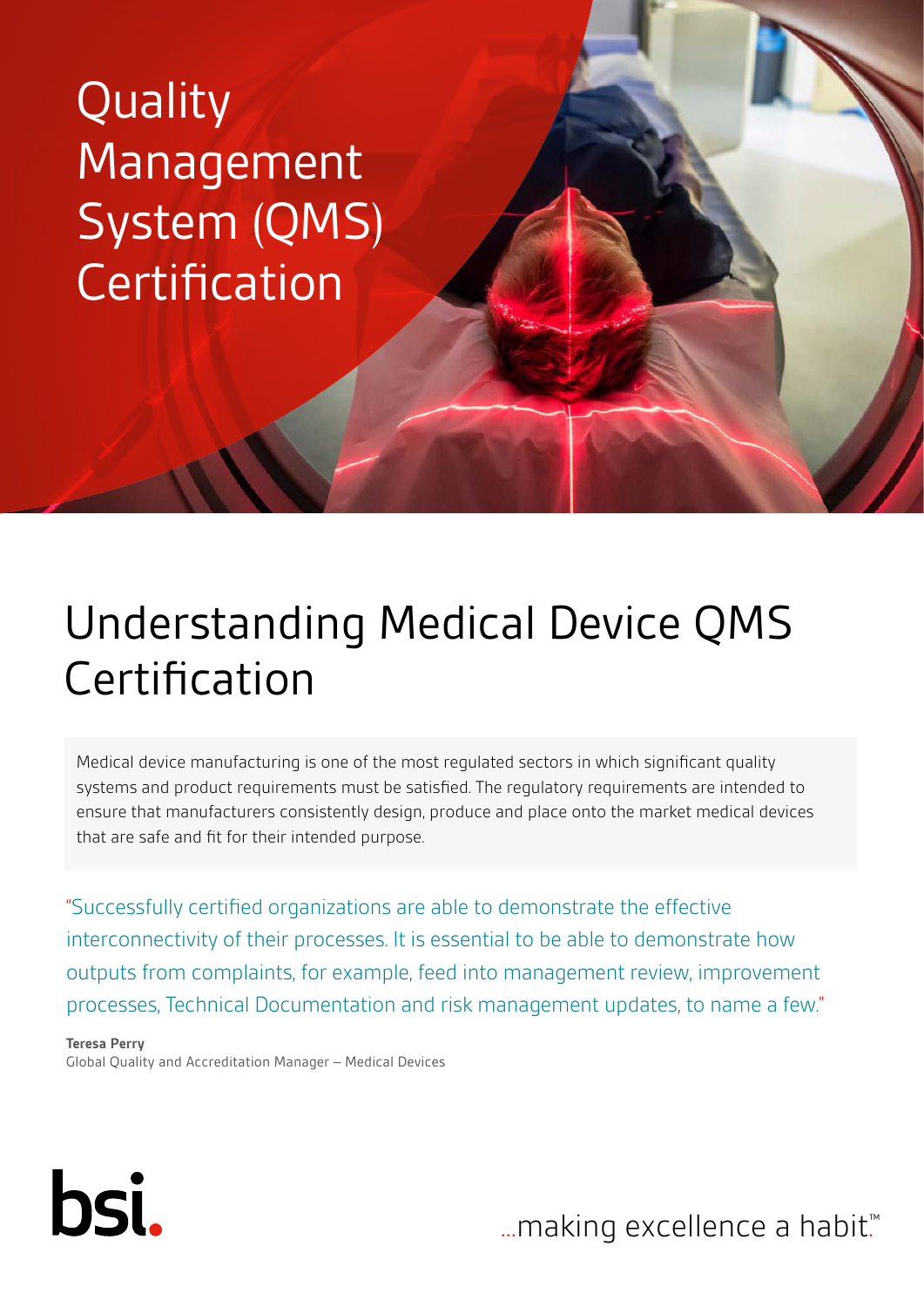# **Introduction to a medical device QMS**

The ISO 13485 standard is an effective solution to meet the comprehensive requirements for a QMS. Adopting ISO 13485 provides a practical foundation for manufacturers to address the regulations and responsibilities as well as demonstrating a commitment to the safety and quality of medical devices.

#### **What is ISO 13485?**

[ISO 13485](https://www.bsigroup.com/en-GB/medical-devices/our-services/iso-13485/) is a stand-alone QMS standard, derived from the internationally recognized and accepted **[ISO 9000](https://www.bsigroup.com/en-GB/iso-9001-quality-management/)** quality management standard series. ISO 13485 adapts the previous version of ISO 9001, ISO 9000:2008 process-based model for a regulated medical device manufacturing environment. While ISO 13485 is based on the ISO 9001 process model concepts of *Plan, Do, Check, Act*, it is designed for regulatory compliance; therefore it is more prescriptive in nature and requires a more thoroughly documented QMS.

ISO 13485 was written to support medical device manufacturers in designing a QMS that establishes and maintains the effectiveness of their processes. It ensures the consistent design, development, production, installation and delivery through to disposal of medical devices that are safe for their intended purpose.

#### **BSI's approach to excellence**

BSI selects and recruits professionals to conduct ISO 13485 audits. Candidates must have design, manufacturing or process knowledge in addition to general knowledge on use of medical devices. Our assessment staff come to BSI with exceptional real industry experience. They then go through rigorous internal training and BSI qualification processes including best practice quality systems auditing techniques, understanding critical manufacturing processes and interpretation of regulatory compliance expectations.

BSI auditors are experts in current state-of-the-art and are constantly trained on new requirements and future changes. BSI is always looking ahead to ensure that our clients are prepared and well placed for future changes to compliance and the regulatory landscape

"As I look over the 20 years that 3M Unitek and BSI have worked together, it has been a very satisfying part of my career. The professional and collegial atmosphere BSI brings to these audits strongly encourages us to want to continually improve our quality management system. Please convey my great appreciation to you and your colleagues for this."

**Jerry Horn, PhD** Manager, Quality and Regulatory 3M Orthodontic Products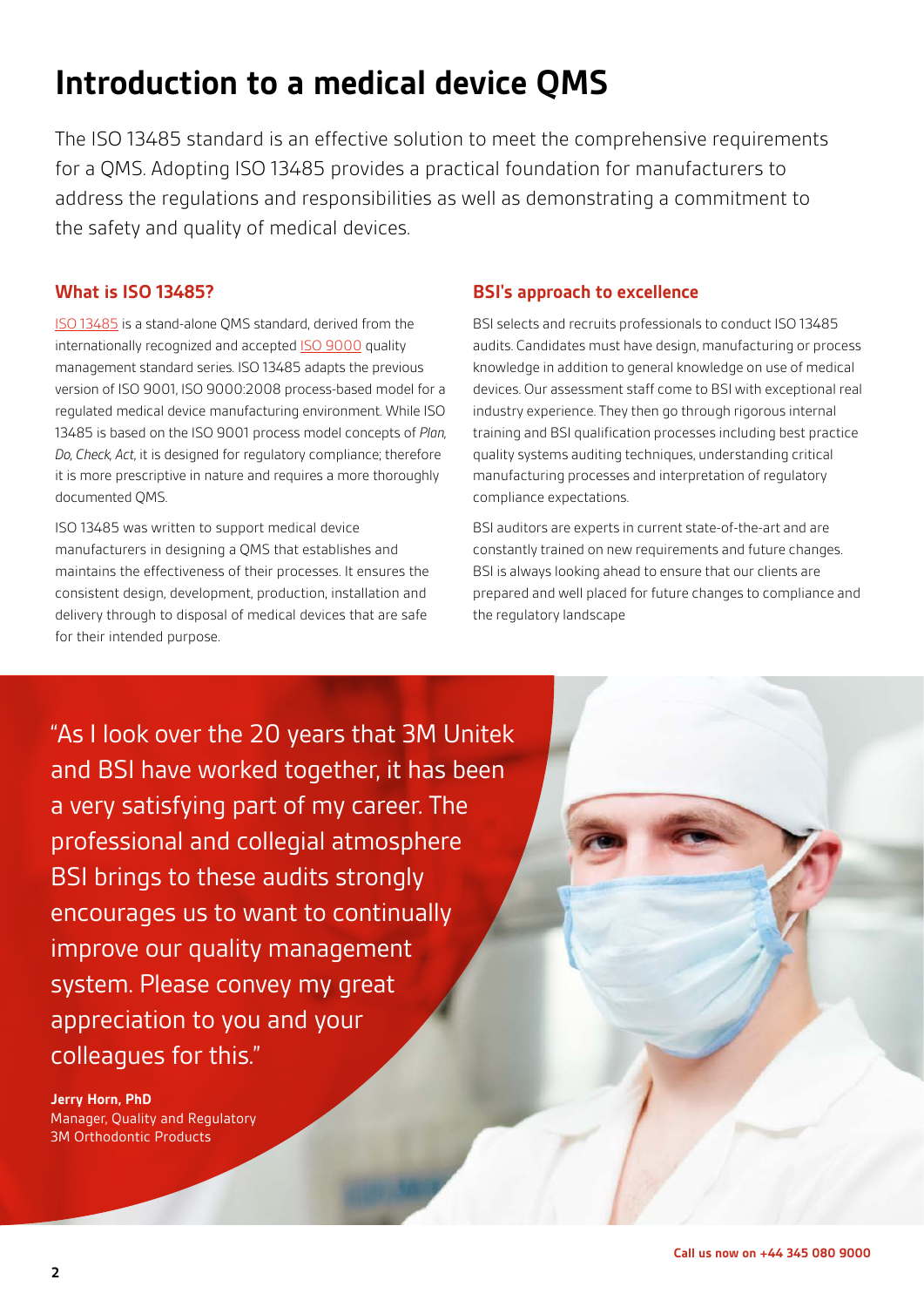A medical device manufacturer's quality management system is the foundation for maintaining regulatory compliance, driving improvement and effectiveness, and achieving stakeholder confidence in the manufacturer and their products.

High performing organizations expect ISO 13485 auditing to be thorough, competent, relevant and challenging of the manufacturers' QMS. Effective auditing provides significant benefits for the manufacturer.

The beneficial outputs of an effective audit include:

- **Meaningful feedback** on the effectiveness of the quality management system
- **Confidence in compliance** with regulations
- **Identification** of areas requiring attention
- **Detection** of areas of non-compliance and risk
- **Reporting and certification** that is valuable and recognized

#### **Risk Management ISO 14971**

Risk management is a key component and requirement for ISO 13485 certification. [ISO 14971](https://www.bsigroup.com/en-gb/medical-devices/our-services/iso-14971/) is a risk management system standard, which was designed to be compatible with ISO 13485. It helps manufacturers meet the increasing global requirements and expectations to implement not only quality, but full risk management systems throughout the entire life cycle of the medical devices they manufacture.

ISO 14971 satisfies the risk management requirement for IEC 60601-1 for medical electrical equipment and systems. It is a helpful tool for manufacturers in identifying and controlling the risks associated with their medical devices, but also evaluating interactions with other devices. Increasingly, ISO 14971, in the footsteps of ISO 13485, is becoming an international requirement for medical device manufacturers to meet regulatory expectations globally.

### **Medical Device Single Audit Program**

The Medical Device Single Audit Program (MDSAP) allows a single audit of a medical device manufacturer's QMS which satisfies the requirements of multiple regulatory jurisdictions. Audits are conducted by Auditing Organizations (AO), such as BSI, authorized by the participating Regulatory Authorities (RA) to audit under MDSAP requirements.

MDSAP is a way that medical device manufacturers can be audited once for compliance with the standard and regulatory requirements of up to five different medical device markets: Australia, Brazil, Canada, Japan and the United States.

A BSI MDSAP Audit can also be combined with assessment for CE and ISO 13485.

MDSAP audits can be performed by a recognized MDSAP AO, such as BSI, which has performed MDSAP audits worldwide and issued a significant number of global sites with MDSAP certifications; we are currently processing many more.

#### **[bsigroup.com/mdsap](https://bsigroup.com/mdsap)**

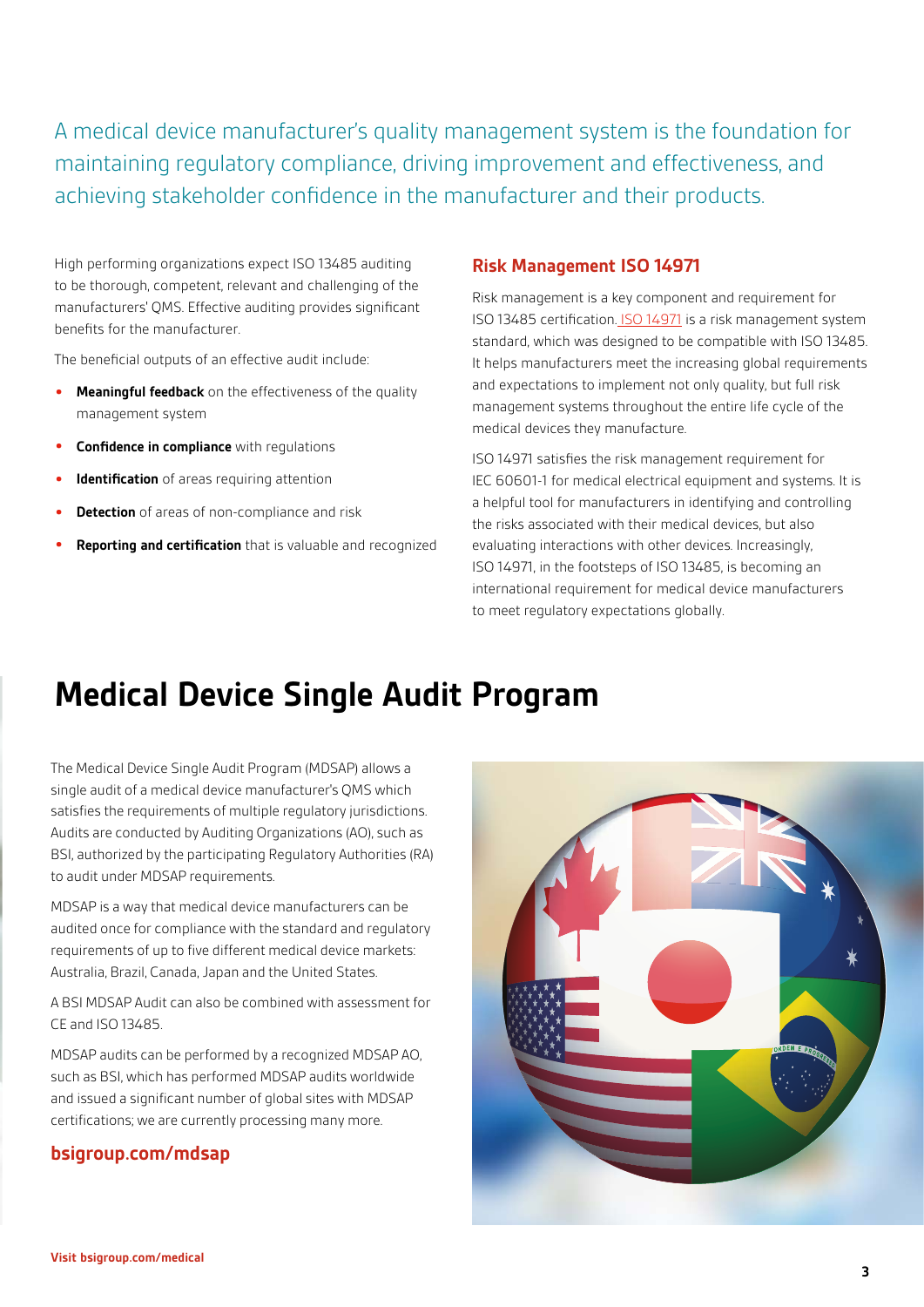### The importance of ISO 13485

ISO 13485 is important to designers, manufacturers, and distributors of medical devices. In addition, suppliers and service providers can enhance an organization's marketability as more and more manufacturers require certification in order to do business with a vendor.

When it comes to medical device manufacturing, patient safety greatly depends on the quality and consistency of medical products, and ensuring effectiveness, control and maintenance of your QMS is critical to customers, stakeholders, patients and users, and regulatory agencies.

The value of ISO 13485 is not just in the implementation, but also in providing a tool for a thorough audit to test the effectiveness of the system. It provides the manufacturer

with a higher level of confidence in the ability to consistently achieve and maintain compliance with regulatory requirements. It can also help to minimize surprises and failures which might adversely affect patient safety and damage a manufacturer's reputation.

# bsi.



### Certificate of Registration

QUALITY MANAGEMENT SYSTEM - ISO 13485:2016 & EN ISO 13485:2016 This is to certify that

When it comes to medical device manufacturing, patient safety greatly depends on the quality and consistency of medical products.

### **ISO 13485 and CE marking**

ISO 13485 is the best internationally-accepted model a medical device organization can implement to help demonstrate compliance to laws and regulations of the medical device industry. ISO 13485 is the quality management system standard accepted as the basis for CE marking medical devices under European Directives and Regulations.

Although ISO 13485 certification is not mandatory for CE marking medical devices under the European Medical Device Directives (AIMDD, MDD, IVDD), it is harmonized, which allows the presumption of conformity to the Directives.

ISO 13485 is also not mandatory for CE marking under the European Medical Device Regulations (MDR, IVDR). Although there are currently no standards harmonized to the Regulations, ISO 13485:2016 remains a state-of-theart document. BSI, as one of the leading Notified Bodies for CE marking, can verify medical device manufacturers' selection of the most efficient conformity assessment routes to achieve CE marking.

### Where to find more information

BSI has developed a suite of materials, including webinars, whitepapers and training courses to help you understand ISO 13485.

#### **[bsigroup.com/ISO-13485](https://bsigroup.com/ISO-13485)**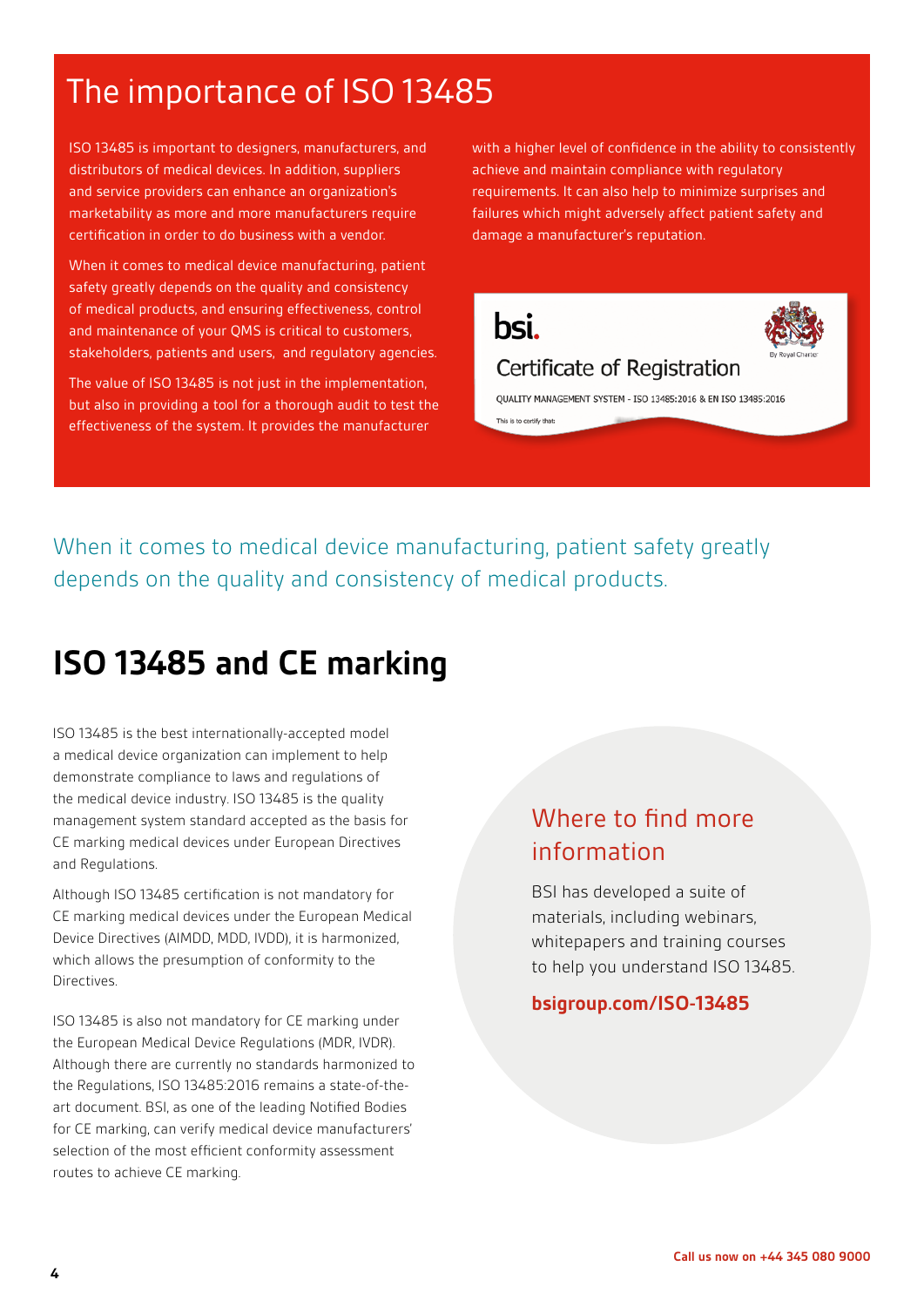### **Your path to certification**

BSI provides a full range of services to support your path to certification. BSI's business development team can help you and your organization fully understand the ISO 13485 certification process and its available guidelines. We provide training courses that can support you in developing you develop a thorough understanding of the complexities of complying with the standard, as well as the laws and regulations the standard helps to address.

Once a medical device QMS has been developed and implemented, a BSI Client Manager can conduct a rigorous assessment of the system against the requirements. Upon satisfactory completion, BSI will issue a certificate to the

standard, which you can then use to promote your business and accredited products, providing globally-recognized evidence of your company's commitment to quality systems and maintaining patient safety.

### **Key activities for ISO 13485**

#### **Get top management involved**

Top management involvement is a requirement for ISO 13485. Involvement must be demonstrated by providing evidence of its commitment to the standard by determining customer requirements, establishing a quality policy, and ensuring relevant, useful, and measurable objectives. Top management needs to focus on responsibility, representation, communication, and review of medical devices.

The third revision of ISO 13485 does **NOT** align with the revised structure of ISO 9001:2015. For those medical device manufacturers who hold dual certification, you will need to be aware and plan your internal procedures to take into account the differences.

#### **Adopt the process model**

Rather than focusing on each individual clause of the standard, read the requirements in terms of inputs and outputs. ISO 13485 uses the *Plan, Do, Check, Act* methodology; each key area of the standard, such as quality system, management responsibility, resource management, product realization, and measurement, must be read in terms of inputs to the requirement (i.e. resource requirements) and outputs to the requirement (i.e. measurements). Only through careful study and understanding of the process model can you achieve this effective thinking approach.

#### **Inputs such as the following could be considered:**

- Requlatory requirements
- International or national standards
- Customer product or service requirements including:
	- **-** usability requirements
	- **-** customer complaints
	- **-** feedback
	- **-** benchmarking
	- **-** market trends, statistics and forecast information

#### **Examples of activities to process these inputs include:**

- Design and development process
- Risk management
- Management review
- Complaint investigations
- Corrective action or preventive action

#### **As an output, your organization can consider such things as decisions and actions related to:**

- Design and development of new product
- Existing product redesign
- New or revised labelling
- Advisory notices or other actions
- Risk management reports/files
- Improvement
- Quality planning
- Policy, process or procedure revision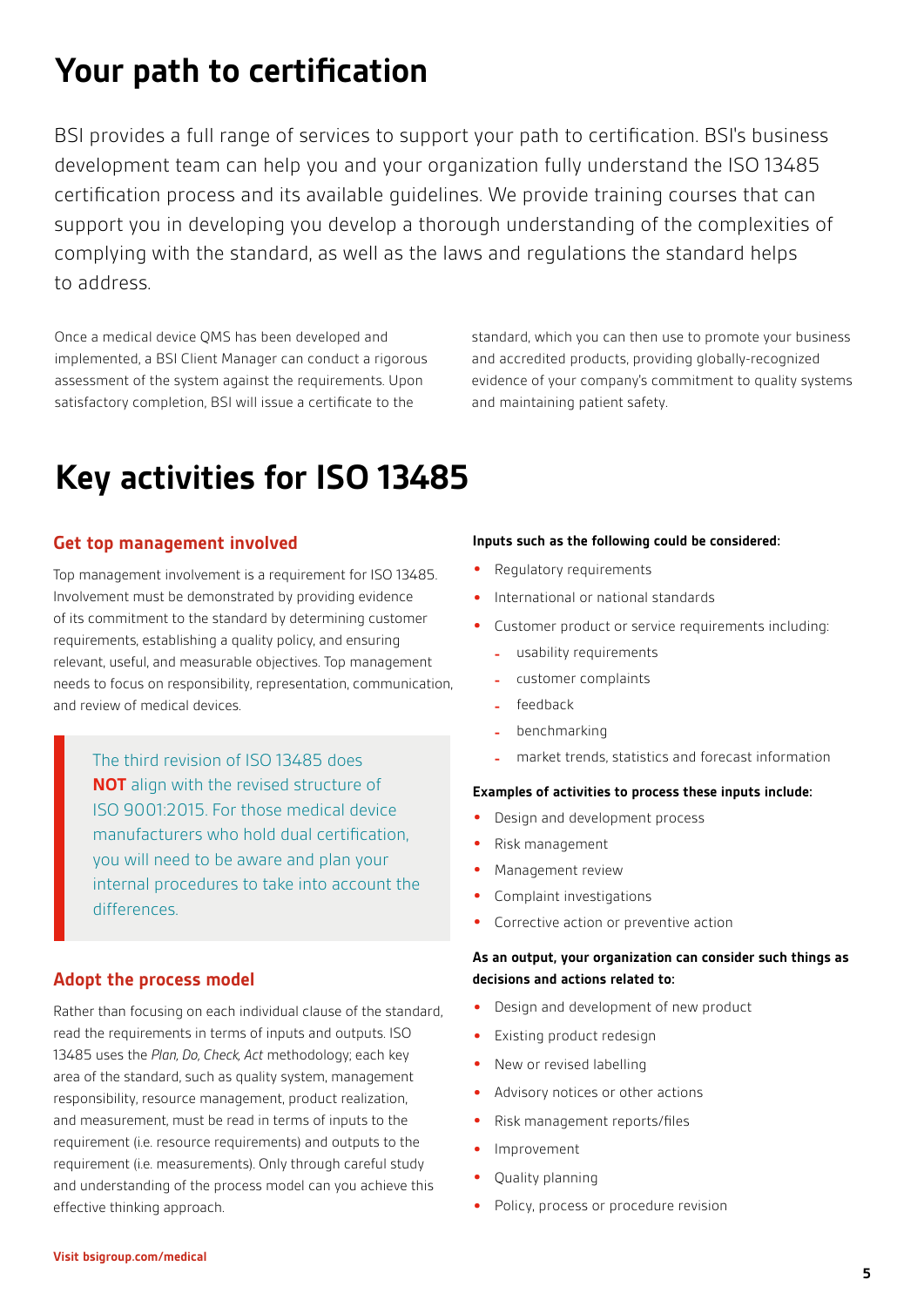### **Conducting an internal audit**

When an organization adopts ISO 13485, it commits to establishing, documenting, implementing, and maintaining a QMS, which includes a commitment to an effective internal audit program. There are four steps to conducting a complete and effective internal audit.

#### **Plan**

Planning is an important component to the ISO 13485 standard. Organizations must consider product realization, ISO 13485 in its entirety, and QMS requirements established by the organization. This is in addition to all of the activities related to the product, such as planning of the product, customer requirements, design, purchasing, production, storage, and measuring, and any additional requirements.

#### **Do**

Conducting internal audits is one of the biggest areas of nonconformity seen in support of the ongoing process over time. As costs rise and enthusiasm for an effective system fades, organizations begin to falter. However, in order to maintain an effective quality management system, an organization must press on and conduct its internal audit plan.

#### **Check**

Once an internal audit is conducted, the results are reported, and actions to correct deficiencies must be processed immediately. Any causes for non-conformities must be eliminated.

#### **Questions to consider are:**

- Have deficiencies been corrected?
- Were they corrected effectively and in a timely manner?
- Were the causes well understood and eliminated?
- Were there any trends noted in the process or in the product?

#### **Act**

The final step in conducting an effective internal audit focuses on understanding and measuring the effectiveness of the actions taken, and understanding and measuring the effectiveness of the internal audit process.

#### **Questions to consider here are:**

- Do we need more people?
- Do we have the right people?
- Are the people trained effectively?
- Are we seeing and understanding the right areas of the organization to detect the issues and corrections that will make our devices safer and prevent defects from getting on the market?

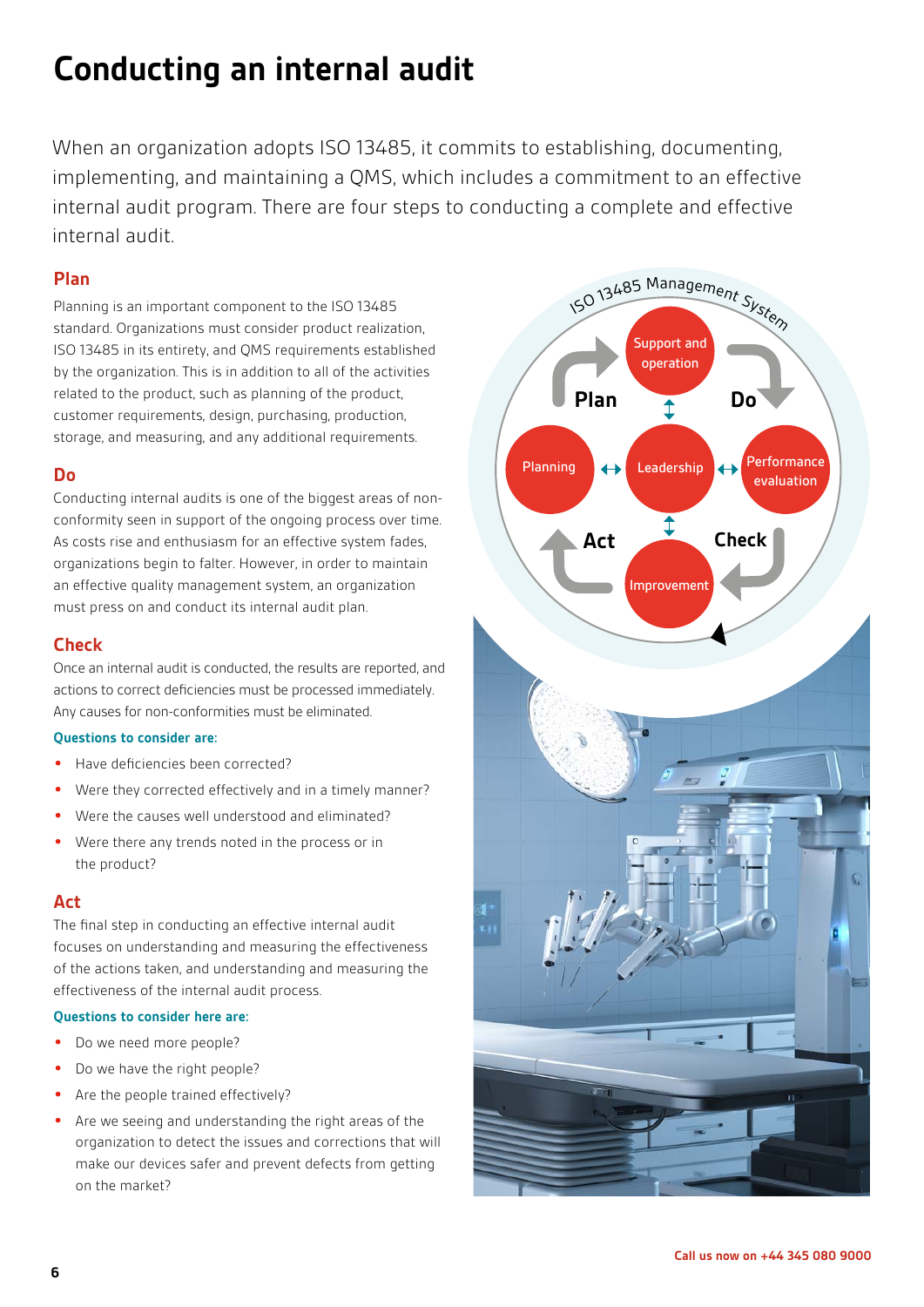# **ISO 13485 training courses**

#### **ISO 13485 Clause by Clause**

This course has been designed to provide an in depth understanding of ISO 13485. On completion participants will be able to apply knowledge of the ISO 13485 standard to the development an ISO 13485 compliant quality management system and to maintain on going certification of their organization.

#### **Course duration: 2 days**

#### **Implementing ISO 13485 Medical Devices**

BSI's Implementing ISO 13485 course provides you with the knowledge and process steps to effectively implement a Quality Management System in line with the requirements for ISO 13485 certification. The course introduces the concepts needed to understand, develop, and implement a quality management system.

**Course duration: 2 days**

#### **Internal Auditor ISO 13485 Medical Devices**

BSI's Internal Auditor ISO 13485 course is intended for medical device quality professionals aiming to build on their current knowledge of ISO 13485 and evaluate the effectiveness of the quality management system in their organization. This intensive course teaches the principles and practices of effective quality management systems process audits in accordance with the ISO 13485 and ISO 19011 "Guidelines for Quality and/or Environmental Management Systems Auditing." The tutor guides students through the internal audit process, from planning an audit to reporting on audit results and following up on corrective actions.

**Course duration: 2 days**

#### **Lead Auditor ISO 13485 Medical Devices**

BSI's Lead Auditor ISO 13485 course teaches the principles and practices of effective quality management systems and process audits in accordance with ISO 13485 and ISO 19011. Tutors guide students through the entire audit process, from managing an audit programme to reporting on audit results.

**Course duration: 5 days**

#### **ISO 13485:2016 Transition**

This comprehensive course introduces you to the new requirements and explores the changes between ISO 13485:2003/EN ISO 13485:2012 and the latest standard.

With greater attention on the organization's ability to meet applicable customer and regulatory requirements, ISO 13485:2016 focuses on the entire supply chain of the medical device industry, with added emphasis on risk management.

You'll be able to identify the gaps in your current Quality Management System (QMS) and start planning your transition and certification to comply with ISO 13485:2016.

**Course duration: half day.**

#### **ISO 13485:2016 Auditor Refresher**

Are you an existing auditor with knowledge of ISO 13485 wishing to update your audit programme in line with ISO 13485:2016? This course will refresh your auditing techniques and help you prepare to audit against requirements.

With a transition period of 3 years, it's important to get up to speed so you can ensure your organization is ready to comply with new requirements. Through audit scenarios, you'll identify opportunities for improvement and build on your reporting skills.

**Course duration: half day.**

To book your course visit: **[bsigroup.com/t](http://www.bsigroup.com/training)raining** or call us on: **+44 345 086 9000**